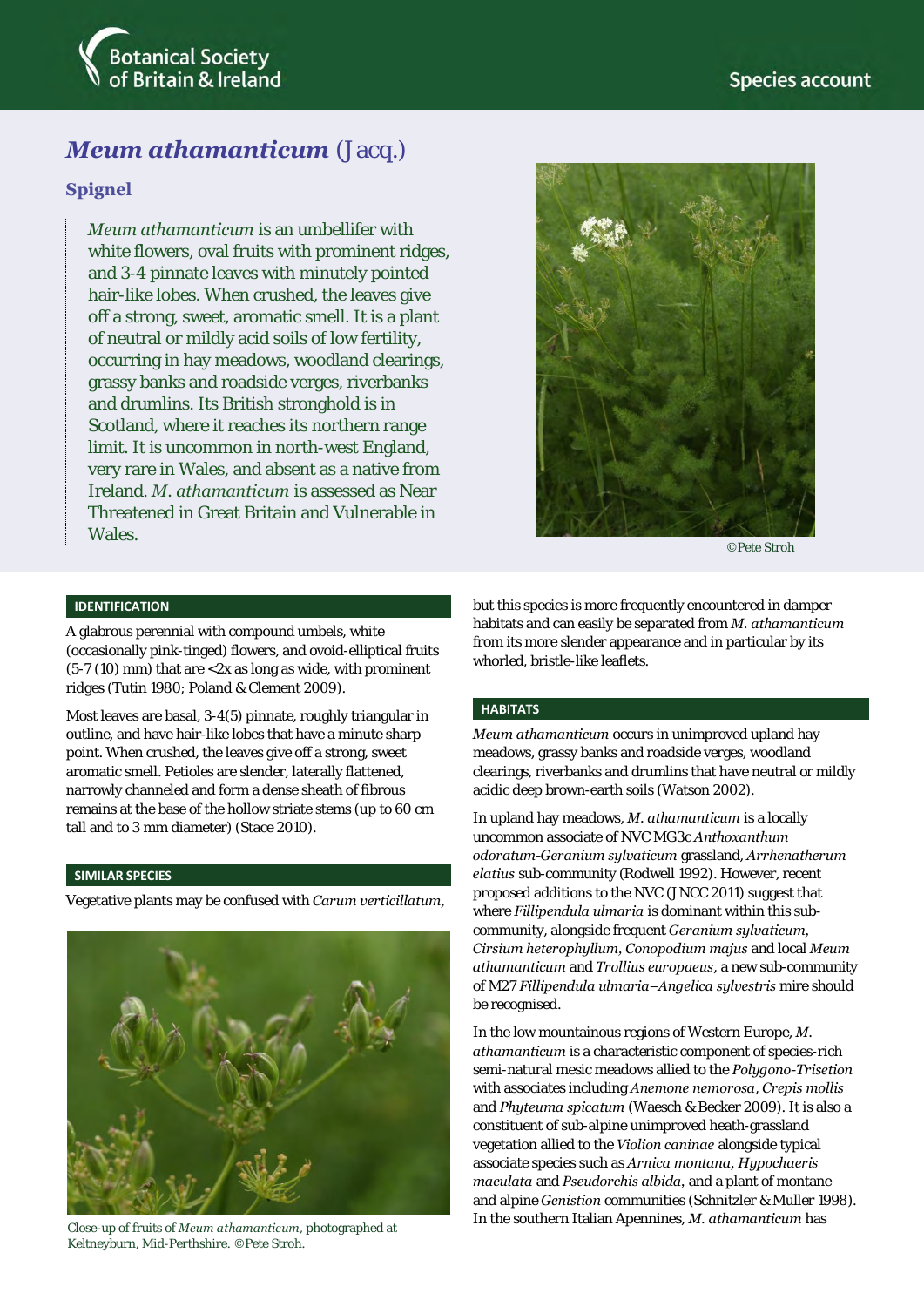# *Meum athamanticum* (Jacq.)

been recorded as a dominant constituent of intensively grazed secondary pasture derived from degraded *Fagus sylvatica* woodland, with dominance thought to relate to its unpalatable taste (Redecker et al. 2002).

## **BIOGEOGRAPHY**

*Meum athamanticum* is a Boreal-montane Temperate species with its main distribution in the central and southern European mountains and central and northern European uplands. Its range extends southwards to the Sierra Nevada and central Bulgaria (Tutin 1980), and its northern range limit is at Dunnet Head, Sutherland where it was discovered in 2000 (Preston 2007; Butler 2011). In the central European highlands, *M. athamanticum* grows at an altitude of between 550 m and 1000 m, whilst in the Alps it is found in the montane-subalpine zone between 1500 m and 2000 m, and in south European high mountain ranges it is present in the alpine zone between 1400 m and 2900 m (Huck et al. 2009).

In Britain, *M. athamanticum* is not usually found above 300 m, reaching its altitudinal limit of 610 m at White Coomb, Dumfriesshire and Fealar, east Perthshire (Stewart 1994). *M. athamanticum* has its British stronghold in Scotland where it is known from 26 vice-counties. English populations are restricted to south-east Westmoreland and north-west Yorkshire around the Lune Gorge, with single sites in south Northumberland and Cheshire (Kay 2006). In Wales, *M. athamanticum* is present in low numbers across a small number of scattered locations within Snowdonia National Park. The species is absent as a native from Ireland, but has



Distribution of *Meum athamanticum* in Great Britain and Ireland.

been recorded as a casual from County Antrim.

# **ECOLOGY**

A light-loving, glabrous and long-lived herbaceous perennial, flowering from late May to early August.

*M. athamanticum* has deeply rooting rhizomes and protandrous flowers that suggest that the species is predominantly outcrossing (Huck et al. 2012). Clonal spread appears to be very restricted, and the relatively large seeds survive in the seed bank for less than a year (Waesch & Becker 2009). Seeds probably require vernalisation and germinate in the spring. Experimental studies aimed at understanding the abiotic and biotic conditions required for the *in situ* germination and establishment of viable seed are necessary to further our understanding of the ecology of this species.

Phylogeographic studies indicate that the species survived in multiple refugia during the last glaciation rather than dispersing north of the Alps from southern locations (Huck et al. 2009). Future changes to climate have the potential to influence the productivity and long-term survival of extant populations. For example, experimental warming of montane meadow species translocated to lower altitudes demonstrated a significant effect on *M. athamanticum*, with plants producing no flowering shoots in the year following translocation and the loss of all plants in the second year (Bruelheide 2003). Decline was associated with very low phenotypical plasticity and the increased loss of carbohydrates in roots during the winter at warmer temperatures, resulting in less vigorous growth in the following year (Bruelheide & Lieberum 2001).

The rust fungus *Nyssopsora echinata*, a UK Priority Species, is host-specific to *M. athamanticum* leaves and stems and has been recorded from plants in Renfrewshire and Perthshire

# **THREATS**

The 'improvement' of semi-natural habitat through herbicide application, eutrophication or the loss of habitat by ploughing continues to represent the main threat to populations.

Plants appear capable of persisting in an intensively grazed sward, although severe overgrazing over extended periods of time may result in a decline in numbers and eventual loss of populations (Ratcliffe 1977). The seeds have a strong curry flavour that, if grazed by cattle, can influence the taste of milk products, and dairy farmers have in the past targeted the removal of *M. athamanticum* (Stewart 1994)*.* 

## **MANAGEMENT**

*Meum athamanticum* requires open conditions that may be achieved by extensive livestock grazing or via a cutting regime. A late annual cut (i.e. post-flowering and fruiting) followed by the removal of cut material has been demonstrated to result in a significant increase in the cover of *M. athamanticum* (Pavlu et al. 2011).